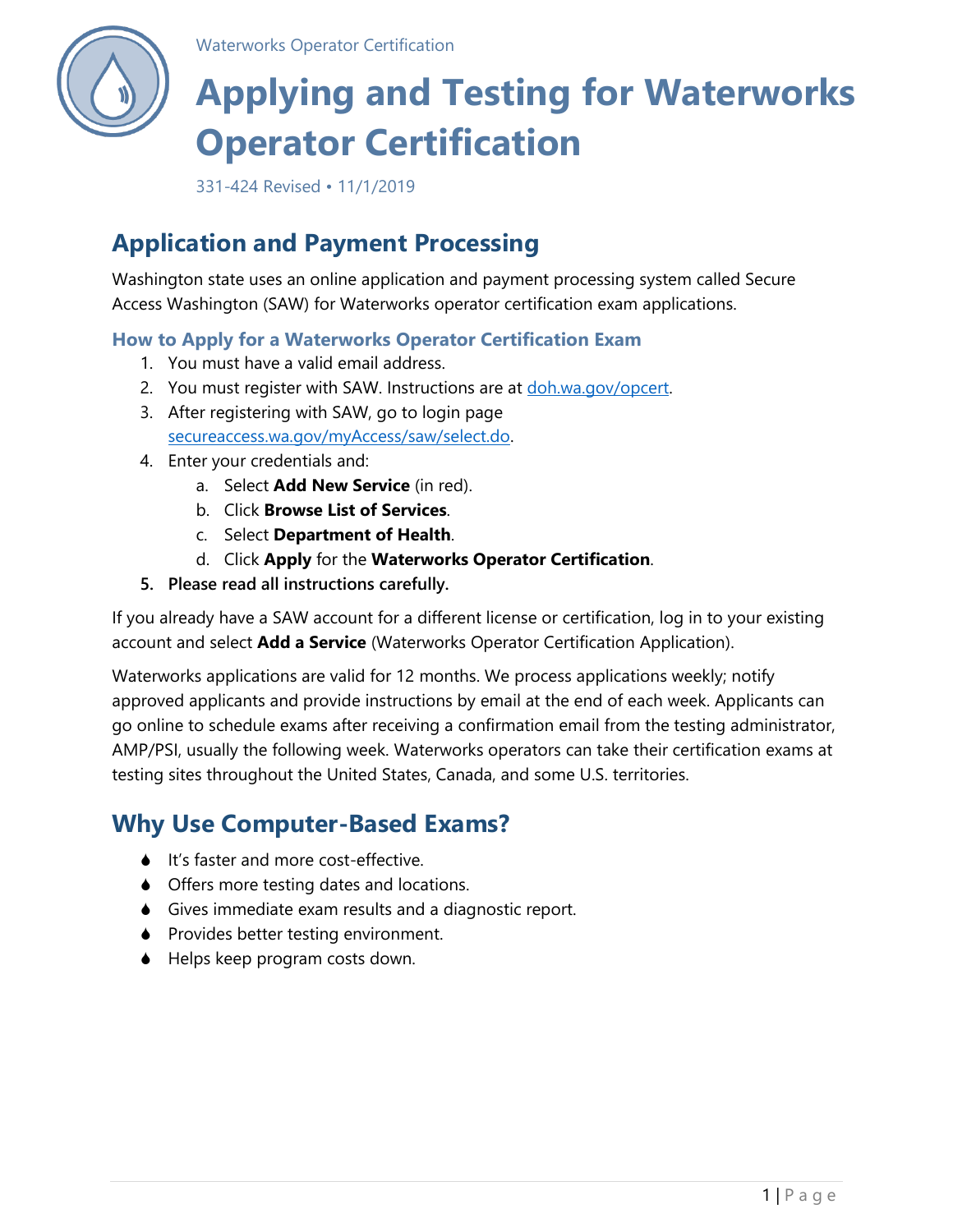### **Costs and Fees**

|                                                                          | <b>DOH</b> | <b>Convenience</b> | <b>ABC &amp; AMP</b> |
|--------------------------------------------------------------------------|------------|--------------------|----------------------|
| <b>Classifications</b>                                                   | <b>Fee</b> | Fee                | <b>Fees</b>          |
| <b>Cross-Connection Control Specialist</b>                               | \$51       | \$1.02             | \$100                |
| <b>Water Distribution Specialist</b>                                     | \$87       | \$1.74             | \$80                 |
| Water Distribution Manager (WDM) and<br>WDM In-Training 1, 2, 3, 4       | \$87       | \$1.74             | \$100                |
| Water Treatment Plant Operator (WTPO)<br>and WTPO In-Training 1, 2, 3, 4 | \$87       | \$1.74             | \$100                |

The DOH application review fee covers application review **for up to three Waterworks operator certification exams**. When using a debit or credit card to pay your online application fee, there is a small convenience fee in addition to the application review fee.

Most ABC/AMP exam fees are \$100 per exam, except for the Water Distribution Specialist (WDS), which is \$80. This covers exam development and testing administration.

### **Special Accomodations**

Waterworks certification applications and exams may be requested and accepted as hard copy (paper) only if:

- 1. Pre-approved as a Special Accommodation Request under the Americans with Disabilities Act (ADA).
- 2. The applicant is a resident with the Department of Corrections.

### **ADA requests**

ADA requests must include written verification from the applicant's healthcare provider. Written verification must include:

- ◆ The nature and extent of the disability.
- $\blacklozenge$  How the disability affects the applicant's ability to take the exam.
- Recommendation on how to accommodate the applicant's disability.
- ♦ Contact information for the healthcare provider.

### **Department of Corrections (DOC) residents**

DOC residents can apply for a Waterworks certification exam through the education counselor at their facility.

## **What Should I Bring to the Test Site?**

- Two forms of identification. One must be government-issued with photo and signature.
- A non-programmable calculator.
- Any special glasses you wear to work at a computer.

**AMP will provide the ABC formula sheet, pencils, and scratch paper.** You may not bring any writing instruments or personal belongings into the test site.